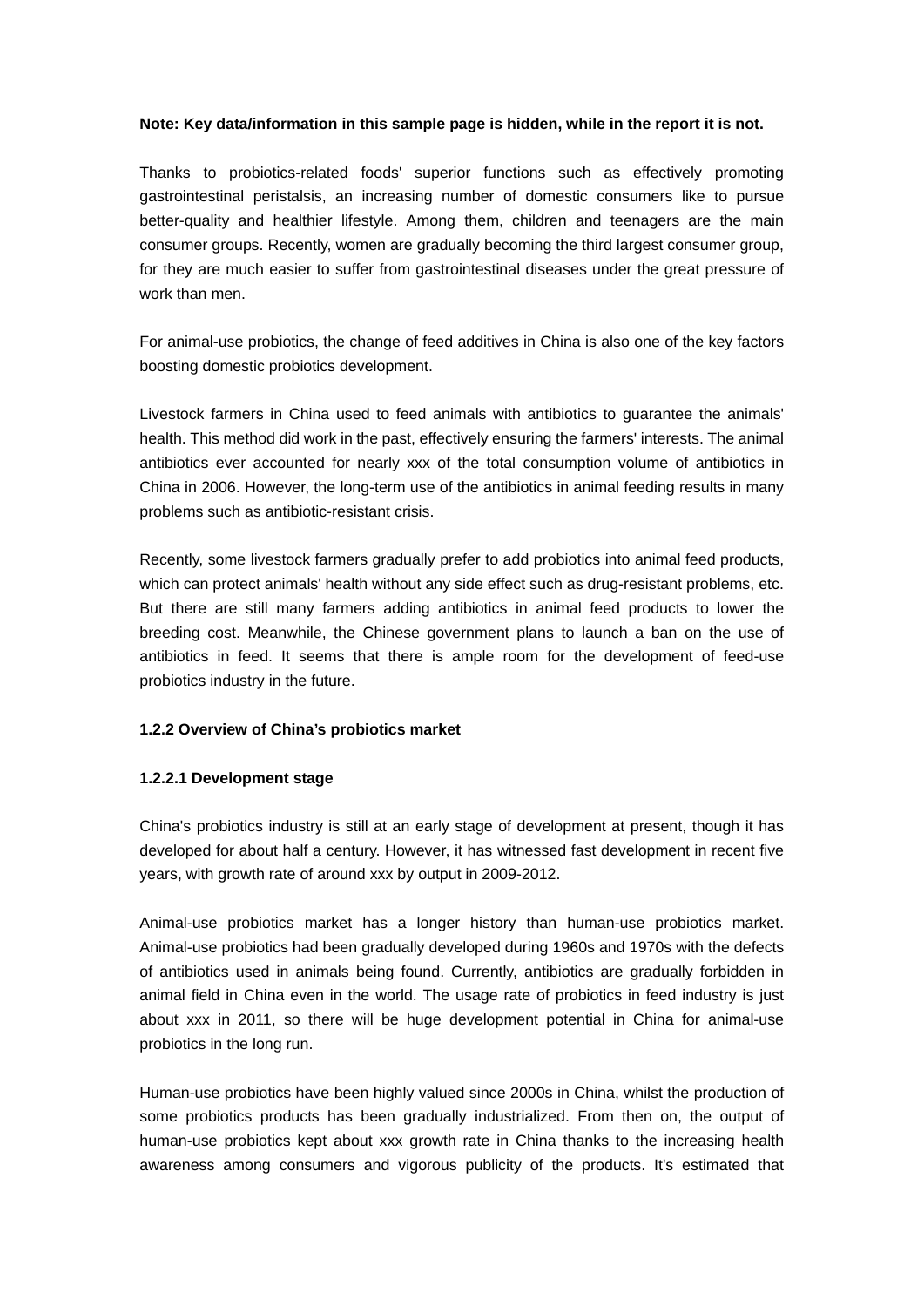human-use probiotics market will continue to grow at a good pace in the coming few years.

A crucial problem in probiotics industry in China is that there are few related laws and regulations stipulating the production and application both in human-use and animal-use probiotics. Hence, China's probiotics market is out of order and the quality and efficiency of the products cannot be guaranteed, leading to the low brand awareness. The development of China's probiotics industry seems to be challenged in the future.

## **1.2.2.2 Total market size**

The total market size of probiotics in China kept increasing no matter in ingredients production level or finished products sales level in the past few years.

*Note:* 

*The term of ingredients specifies the original probiotics products such as lactobacillus, etc. The term of finished products specifies the terminal probiotics products such as fermented milk, etc.* 

In ingredients production level, the total market size of probiotics increased from about xxx tonnes to about xxx tonnes with annual average growth rate of about xxx by volume during 2009-2011. Among these, the market size of human-use probiotics went up from about xxx tonnes to xxx tonnes during 2009-2011, and its market share kept rising from about xxx to xxx in these years. At the same time, the market size of animal-use probiotics climbed up to xxx tonnes as of 2011 with growth rate of about xxx. But animal-use's market share in the total's gradually declined during 2009-2011 due to higher growth of human-use probiotics'.

Meanwhile, in finished products sales level (by value), the total market size of probiotics rose from around USDxxx million to USDxxx million during 2009-2011. Human-use probiotics accounts for about xxx share with sales value of around USDxxx million in 2011, while animal-use probiotics takes up about xxx share with sales value of around USDxxx million.



Figure 1.2.2.2-1 Total market size of probiotics in different level in China, 2009-2011

*Source: CCM*